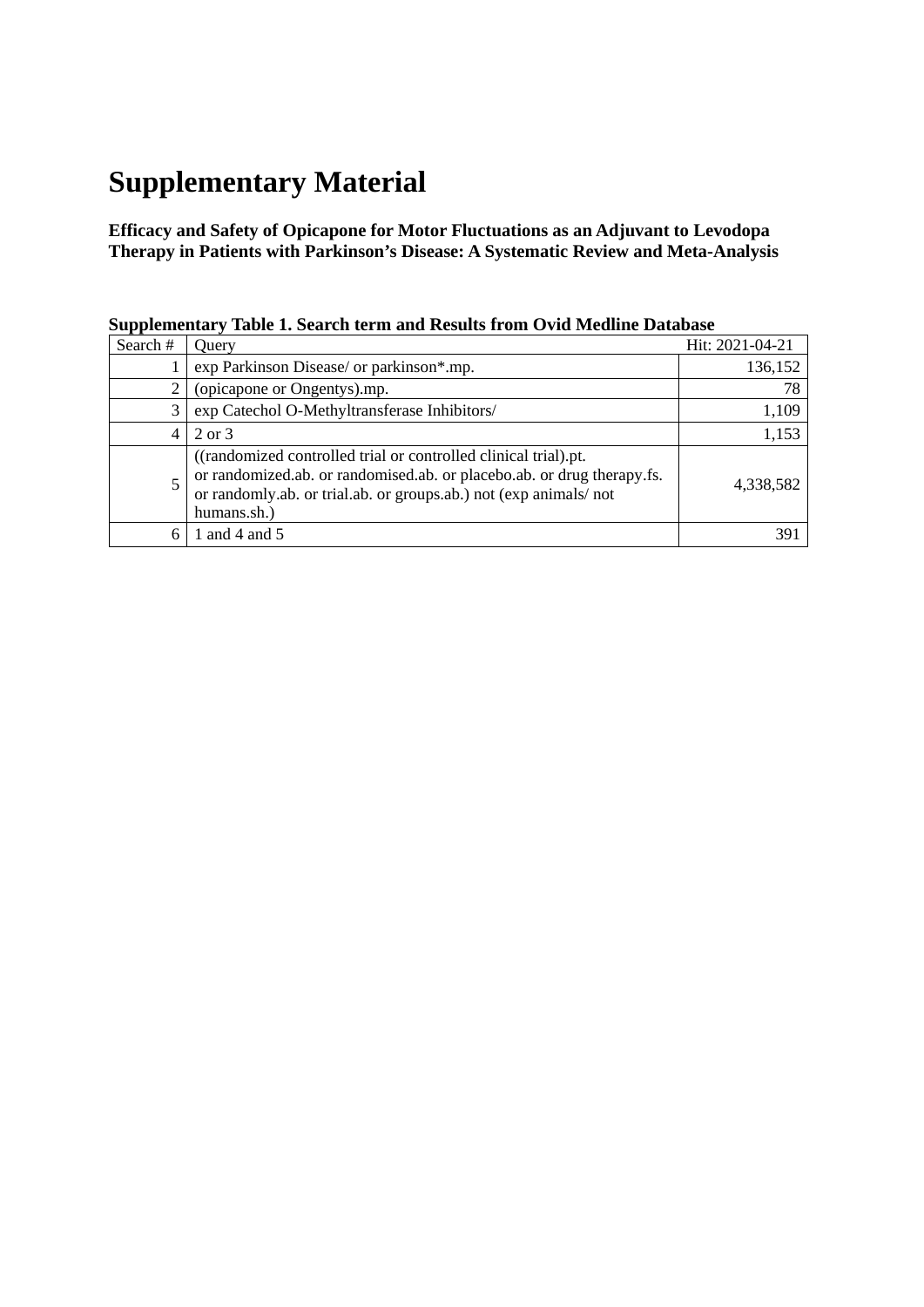| Search #        | Query                                                      | Hit: 2021-04-21  |
|-----------------|------------------------------------------------------------|------------------|
| 1               | 'parkinson disease'/exp                                    | 166834           |
| $\overline{2}$  | parkinson                                                  | 218540           |
| 3               | #1 OR #2                                                   | 218583           |
| 4               | 'opicapone'                                                | 382              |
| 5               | ongentys                                                   | 18               |
| 6               | 'catechol-o-methyltransferase (comt) inhibitor'            | 136              |
| 7               | #4 OR #5 OR #6                                             | 492              |
| 8               | 'clinical trial'                                           | 1637241          |
| 9               | 'randomized controlled trial'                              | 870232           |
| 10              | 'controlled clinical trial'                                | 457914           |
| 11              | 'multicenter study'                                        | 329794           |
| 12              | 'phase 3 clinical trial'                                   | 93597            |
| 13              | 'phase 4 clinical trial'                                   | 6071             |
| 14              | 'exp randomization'                                        | $\Omega$         |
| 15              | 'single blind procedure'                                   | 42533            |
| 16              | 'double blind procedure'                                   | 183964           |
| 17              | 'crossover procedure'                                      | 66669            |
| 18              | 'placebo'                                                  | 480466           |
| 19              | randomi?ed AND controlled AND trial\$.tw.                  | $\theta$         |
| 20              | rct.tw.                                                    | 1                |
| 21              | '(random\$ adj2 allocat\$).tw.'                            | $\boldsymbol{0}$ |
| 22              | 'single blind\$.tw.'                                       | $\overline{0}$   |
| 23              | 'double blind\$.tw.'                                       | 1                |
| 24              | '((treble or triple) adj blind\$).tw.'                     | $\boldsymbol{0}$ |
| 25              | 'placebo\$.tw.'                                            |                  |
| 26              | 'prospective study'                                        | 742289           |
|                 | #8 OR #9 OR #10 OR #11 OR #12 OR #13 OR #14 OR #15 OR #16  |                  |
| 27              | OR #17 OR #18 OR #19 OR #20 OR #21 OR #22 OR #23 OR #24 OR | 2828666          |
|                 | #25 OR #26                                                 |                  |
| 28              | 'case study'                                               | 162655           |
| 29              | 'case report.tw.'                                          | $\Omega$         |
| 30              | 'abstract report/ or letter'                               | $\overline{0}$   |
| 31              | 'conference proceeding.pt.'                                | $\boldsymbol{0}$ |
| 32              | 'conference abstract.pt.'                                  | $\mathbf{0}$     |
| 33              | 'editorial.pt.'                                            | $\overline{5}$   |
| 34              | 'letter.pt.'                                               | $\sqrt{2}$       |
| 35              | 'note.pt.'                                                 | 6                |
|                 | 36 #28 OR #29 OR #30 OR #31 OR #32 OR #33 OR #34 OR #35    | 162665           |
| 37              | #27 NOT #36                                                | 2813596          |
| $\overline{38}$ | #3 AND #7 AND #37                                          | 306              |

**Supplementary Table 2. Search term and Results from Embase Database**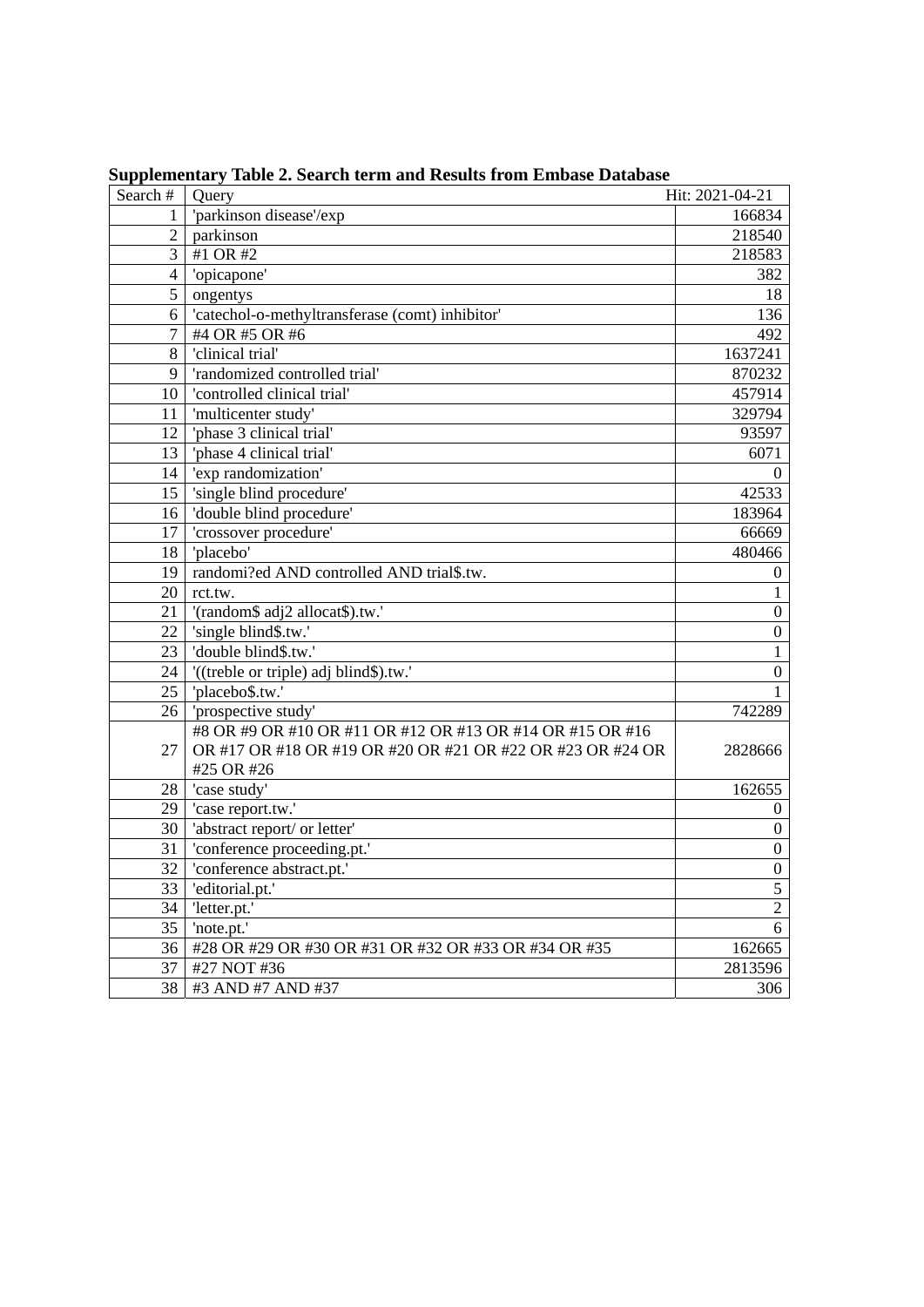| Search # | Query                                                  | Hit: 2021-04-21 |
|----------|--------------------------------------------------------|-----------------|
|          | MeSH descriptor: [Parkinson Disease] explode all trees | 4304            |
| 2        | parkinson*                                             | 11981           |
| 3        | #1 or #2                                               | 11981           |
| 4        | opicapone or ongentys                                  | 202             |
| 5        | Catechol O-Methyltransferase Inhibitor*                | 204             |
| 6        | #4 or #5                                               | 370             |
| π        | $#3$ and $#6$ in Trials                                | 284             |

**Supplementary Table 3. Search term and Results from Cochrane Database**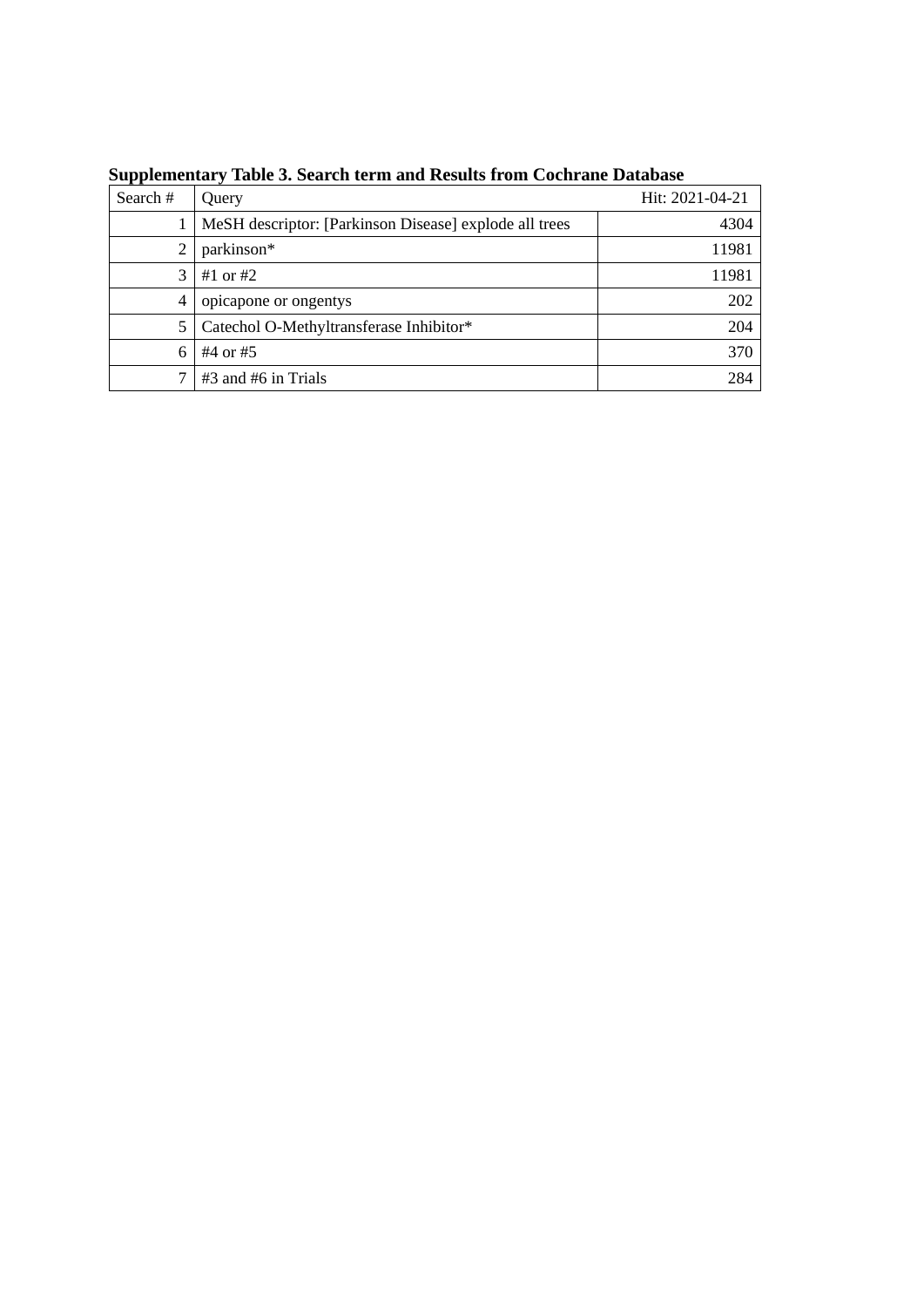**Supplementary Figure 1.** Meta-analysis result of efficacy and safety indicators of opicapone 25 mg versus placebo. A) The mean difference of off-time change in Double-blind period. B) The mean difference of off-time change in previous opicapone 25 mg versus previous placebo group in Open-label period. C) The Relative risk of dyskinesia in opicapone 25mg vs. placebo group in Double-blind period. D) The mean difference of on-time without TD change in Double-blind period. E) The mean difference of on-time change with TD in Double-blind period.

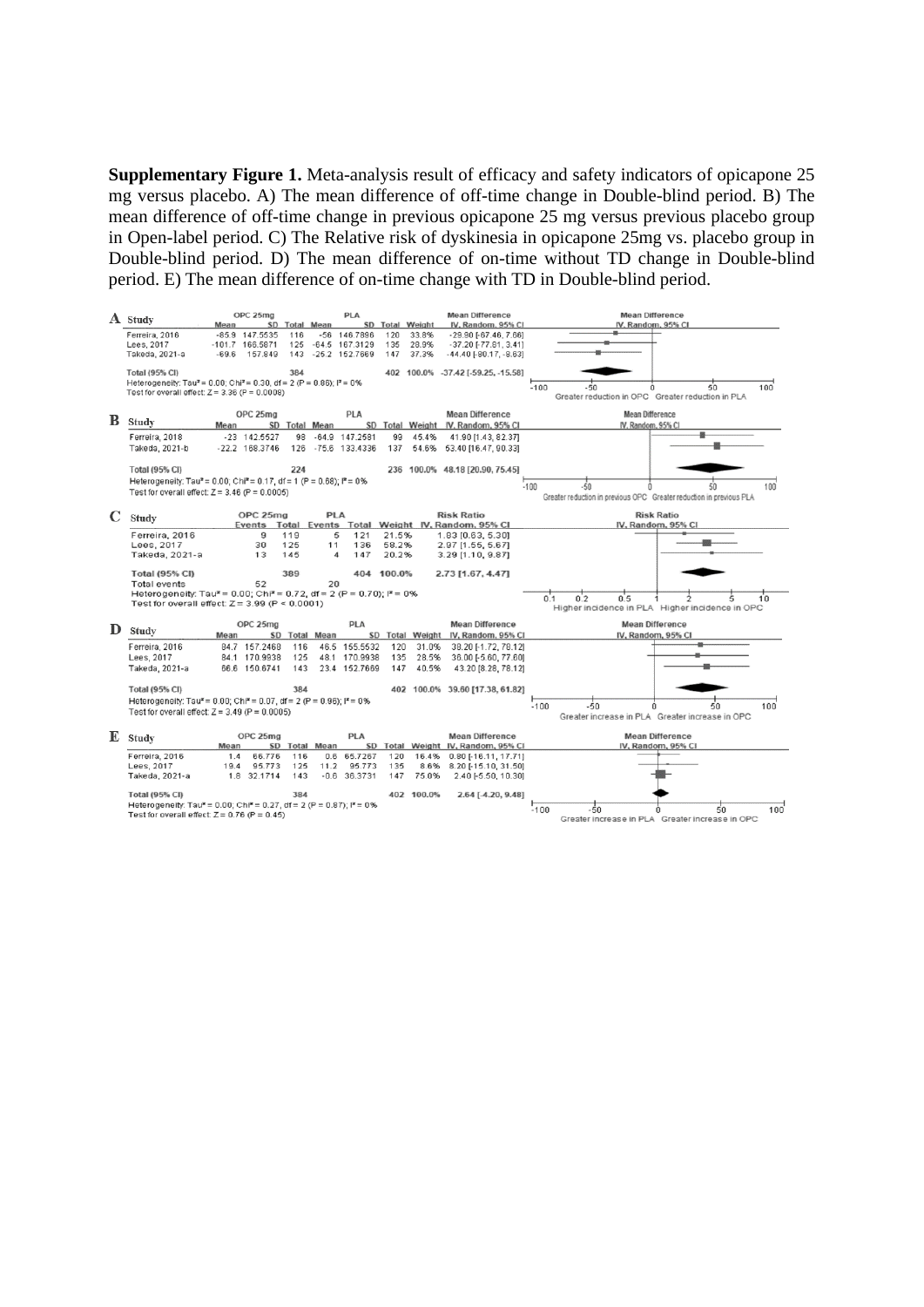| <b>Section and Topic</b> | <b>Item</b>     | <b>Checklist item</b>                                                                                                                                                                                                                                                               | <b>Location where</b><br>item is reported |
|--------------------------|-----------------|-------------------------------------------------------------------------------------------------------------------------------------------------------------------------------------------------------------------------------------------------------------------------------------|-------------------------------------------|
| <b>TITLE</b>             |                 |                                                                                                                                                                                                                                                                                     |                                           |
| Title                    |                 | Identify the report as a systematic review.                                                                                                                                                                                                                                         | p. 1                                      |
| <b>ABSTRACT</b>          |                 |                                                                                                                                                                                                                                                                                     |                                           |
| Abstract                 | 2               | See the PRISMA 2020 for Abstracts checklist.                                                                                                                                                                                                                                        | p. 3                                      |
| <b>INTRODUCTION</b>      |                 |                                                                                                                                                                                                                                                                                     |                                           |
| Rationale                | 3               | Describe the rationale for the review in the context of existing knowledge.                                                                                                                                                                                                         | p. 5                                      |
| Objectives               | $\overline{4}$  | Provide an explicit statement of the objective(s) or question(s) the review addresses.                                                                                                                                                                                              | p. 6                                      |
| <b>METHODS</b>           |                 |                                                                                                                                                                                                                                                                                     |                                           |
| Eligibility criteria     | 5               | Specify the inclusion and exclusion criteria for the review and how studies were grouped for the syntheses.                                                                                                                                                                         | p. 7-8                                    |
| Information              | 6               | Specify all databases, registers, websites, organisations, reference lists and other sources searched or consulted to identify studies. Specify the                                                                                                                                 | p. 7-8                                    |
| sources                  |                 | date when each source was last searched or consulted.                                                                                                                                                                                                                               |                                           |
| Search strategy          | $\tau$          | Present the full search strategies for all databases, registers and websites, including any filters and limits used.                                                                                                                                                                | Supplementary<br>Tables 1-3               |
| Selection process        | 8               | Specify the methods used to decide whether a study met the inclusion criteria of the review, including how many reviewers screened each<br>record and each report retrieved, whether they worked independently, and if applicable, details of automation tools used in the process. | Fig. $1, p. 8$                            |
| Data collection          | $\overline{9}$  | Specify the methods used to collect data from reports, including how many reviewers collected data from each report, whether they worked                                                                                                                                            | p. 8                                      |
| process                  |                 | independently, any processes for obtaining or confirming data from study investigators, and if applicable, details of automation tools used in the                                                                                                                                  |                                           |
|                          |                 | process.                                                                                                                                                                                                                                                                            |                                           |
| Data items               | 10a             | List and define all outcomes for which data were sought. Specify whether all results that were compatible with each outcome domain in each<br>study were sought (e.g., for all measures, time points, analyses), and if not, the methods used to decide which results to collect.   | p. 7                                      |
|                          | 10 <sub>b</sub> | List and define all other variables for which data were sought (e.g., participant and intervention characteristics, funding sources). Describe any                                                                                                                                  | p. 6                                      |
|                          |                 | assumptions made about any missing or unclear information.                                                                                                                                                                                                                          |                                           |
| Study risk of bias       | 11              | Specify the methods used to assess risk of bias in the included studies, including details of the tool(s) used, how many reviewers assessed each                                                                                                                                    | p. 8                                      |
| assessment               |                 | study and whether they worked independently, and if applicable, details of automation tools used in the process.                                                                                                                                                                    |                                           |
| <b>Effect measures</b>   | 12              | Specify for each outcome the effect measure(s) (e.g., risk ratio, mean difference) used in the synthesis or presentation of results.                                                                                                                                                | p. 9                                      |
| Synthesis methods        | 13a             | Describe the processes used to decide which studies were eligible for each synthesis (e.g., tabulating the study intervention characteristics and                                                                                                                                   | p. 9                                      |
|                          |                 | comparing against the planned groups for each synthesis (item #5)).                                                                                                                                                                                                                 |                                           |
|                          | 13 <sub>b</sub> | Describe any methods required to prepare the data for presentation or synthesis, such as handling of missing summary statistics, or data<br>conversions.                                                                                                                            | p.10                                      |
|                          | 13c             | Describe any methods used to tabulate or visually display results of individual studies and syntheses.                                                                                                                                                                              | p. 9                                      |
|                          | 13d             | Describe any methods used to synthesize results and provide a rationale for the choice(s). If meta-analysis was performed, describe the<br>model(s), method(s) to identify the presence and extent of statistical heterogeneity, and software package(s) used.                      | p. 9                                      |
|                          | 13e             | Describe any methods used to explore possible causes of heterogeneity among study results (e.g., subgroup analysis, meta-regression).                                                                                                                                               | p. 9                                      |
|                          | 13f             | Describe any sensitivity analyses conducted to assess robustness of the synthesized results.                                                                                                                                                                                        | <b>NA</b>                                 |
| Reporting bias           | 14              | Describe any methods used to assess risk of bias due to missing results in a synthesis (arising from reporting biases).                                                                                                                                                             | <b>NA</b>                                 |
| assessment               |                 |                                                                                                                                                                                                                                                                                     |                                           |
| Certainty                | 15              | Describe any methods used to assess certainty (or confidence) in the body of evidence for an outcome.                                                                                                                                                                               | Table 1                                   |
| assessment               |                 |                                                                                                                                                                                                                                                                                     |                                           |
| <b>RESULTS</b>           |                 |                                                                                                                                                                                                                                                                                     |                                           |
| Study selection          | 16a             | Describe the results of the search and selection process, from the number of records identified in the search to the number of studies included in                                                                                                                                  | p. 10, Fig. 1                             |
|                          |                 | the review, ideally using a flow diagram.                                                                                                                                                                                                                                           |                                           |
|                          | 16 <sub>b</sub> | Cite studies that might appear to meet the inclusion criteria, but which were excluded, and explain why they were excluded.                                                                                                                                                         | p. 10, Fig. 1                             |
| Study<br>characteristics | 17              | Cite each included study and present its characteristics.                                                                                                                                                                                                                           | p. 10, Table 1                            |
|                          |                 |                                                                                                                                                                                                                                                                                     |                                           |

|  |  |  |  |  |  | Supplementary Table 4. Prisma 2020 Checklist Preferred Reporting Items for Systematic Reviews and Meta-analysis checklist |  |
|--|--|--|--|--|--|---------------------------------------------------------------------------------------------------------------------------|--|
|  |  |  |  |  |  |                                                                                                                           |  |